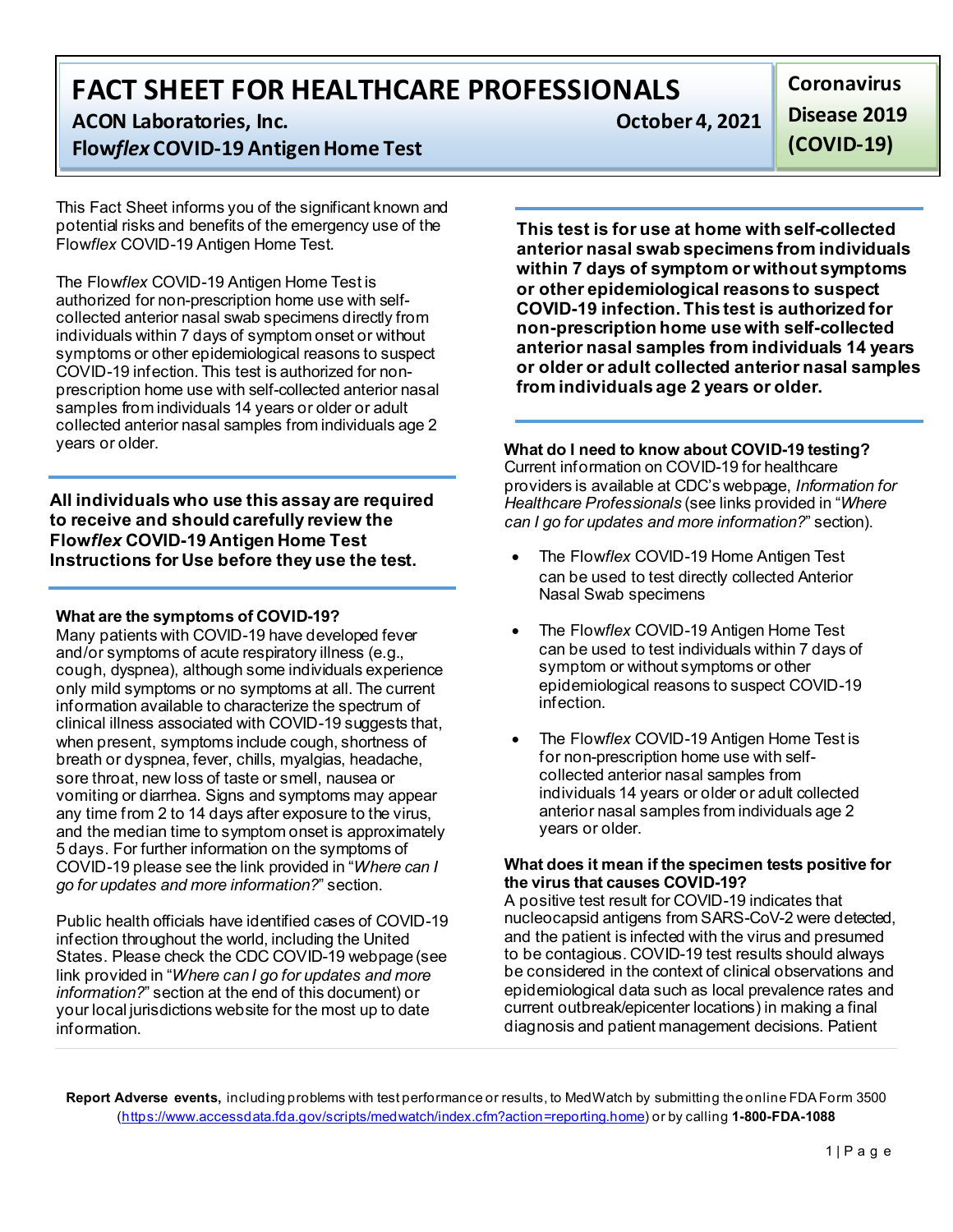**FACT SHEET FOR HEALTHCARE PROFESSIONALS**

**ACON Laboratories, Inc. CON Laboratories, Inc. CON** 

# **Flow***flex* **COVID-19 Antigen Home Test**

management decisions should be made by a healthcare provider and follow current CDC guidelines.

The Flow*flex* COVID-19 Antigen Home Test has been designed to minimize the likelihood of false positive test results. However, in the event of a false positive result, risks to patients could include the following: a recommendation for isolation of the patient, monitoring of household or other close contacts for symptoms, patient isolation that might limit contact with family or friends and may increase contact with other potentially COVID-19 patients, limits in the ability to work, the delayed diagnosis and treatment for the true infection causing the symptoms, unnecessary prescription of a treatment or therapy, or other unintended adverse effects.

All healthcare providers must follow the standard testing and reporting guidelines according to their appropriate public health authorities.

#### **What does it mean if the specimen tests negative for the virus that causes COVID-19?**

A negative test result for this test means that nucleocapsid antigens from SARS- CoV-2 were not present in the specimen above the limit of detection. However, a negative result does not rule out COVID-19 and should not be used as the sole basis for treatment or patient management decisions, including infection control decisions. Antigen tests are known to be less sensitive than molecular tests that detect viral nucleic acids. The amount of antigen in a sample may decrease as the duration of illness increases. Specimens collected after day 7 of illness may be more likely to be negative compared to a RT-PCR assay Therefore, negative results should be treated as presumptive and confirmation with a molecular assay, if necessary for patient management.

When diagnostic testing is negative, the possibility of a false negative result should be considered in the context of a patient's recent exposures and the presence of clinical signs and symptoms consistent with COVID-19. The possibility of a false negative result should especially be considered if the patient's recent exposures or clinical presentation indicate that COVID-19 is likely, and diagnostic tests for other causes of

**Coronavirus Disease 2019 (COVID-19)**

illness (e.g., other respiratory illness) are negative. If COVID-19 is still suspected based on exposure history together with other clinical findings, re-testing or testing with molecular methods should be considered by healthcare providers in consultation with public health authorities.

Risks to a patient of a false negative include: delayed or lack of supportive treatment, lack of monitoring of infected individuals and their household or other close contacts for symptoms resulting in increased risk of spread of COVID-19 within the community, or other unintended adverse events.

A negative antigen test should not be the sole basis used to determine if a patient can end isolation precautions. For additional recommendations regarding infection control, refer to CDC's Discontinuation of Isolation for Persons with COVID-19 Not in Healthcare Settings (Interim Guidance) (see links provided in "*Where can I go for updates and more information?*" section).

The performance of this test was established based on the evaluation of a limited number of clinical specimens collected between March and May 2021.The clinical performance has not been established in all circulating variants but is anticipated to be reflective of the prevalent variants in circulation at the time and location of the clinical evaluation. Performance at the time of testing may vary depending on the variants circulating, including newly emerging strains of SARS-CoV-2 and their prevalence, which change over time.

Negative results, particularly in asymptomatic individuals, should be considered to be presumptive and additional testing with a highly sensitive molecular SARS-CoV-2 test may be necessary to help rule out infection.

## **What is an EUA?**

The United States FDA has made this test available under an emergency access mechanism called an Emergency Use Authorization (EUA). The EUA is supported by the Secretary of Health and Human Service's (HHS's) declaration that circumstances exist to justify the emergency use of in vitro diagnostics (IVDs)

**Report Adverse events,** including problems with test performance or results, to MedWatch by submitting the online FDA Form 3500 [\(https://www.accessdata.fda.gov/scripts/medwatch/index.cfm?action=reporting.home\)](https://www.accessdata.fda.gov/scripts/medwatch/index.cfm?action=reporting.home) or by calling **1-800-FDA-1088**